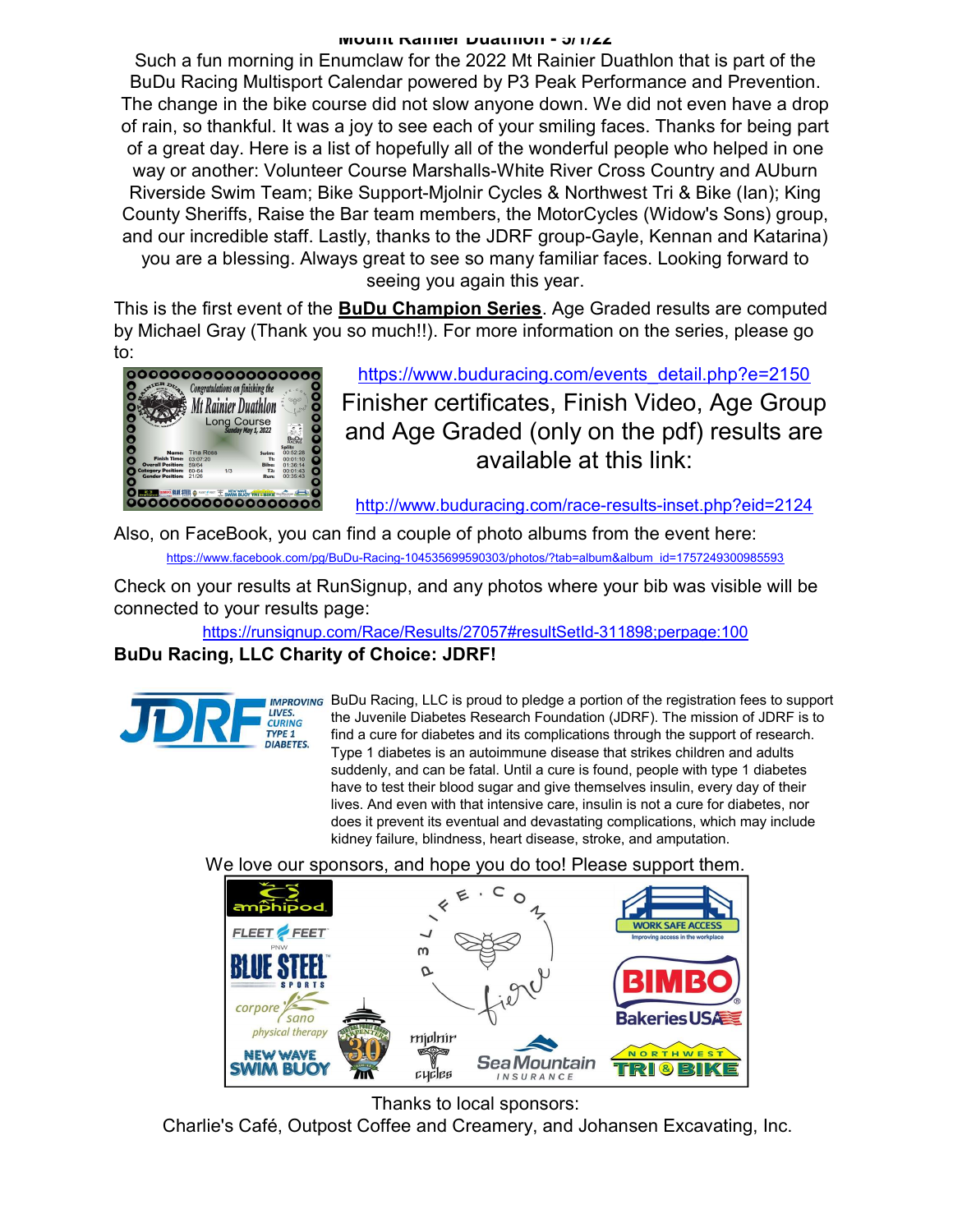# Mt Rainier Duathlon Long Course Overall Results

### Sunday, May 1, 2022

If you have questions about your results, please email Info@BuDuRacing.com. Thanks to Michael Gray for the Age Graded Results.

Timing by BuDu Racing, LLC

| Pos          | Rac<br>e No | Name                     | Time    | Category  | <b>Cat Pos</b> | Φ<br>ই | Gender | Gen<br>Pos     |                          | City                 | Run1      | T1                    | Cycle | T <sub>2</sub> | Run2      | Score | Rank           |
|--------------|-------------|--------------------------|---------|-----------|----------------|--------|--------|----------------|--------------------------|----------------------|-----------|-----------------------|-------|----------------|-----------|-------|----------------|
| $\mathbf{1}$ |             | 805 David Larpenteur     | 2:02:01 | 35-39     | 1              | 38     | Male   | $\overline{1}$ | Bellingham Tri club      | Bellingham           | 0:29:02.0 | 0:00:37.0 1:09:29.0   |       | 0:00:43.0      | 0:22:08.0 | 98.24 | $\overline{2}$ |
| 2            |             | 831 Jeremy Kalmus        | 2:04:39 | 30-34     | 1              | 34     | Male   | $\overline{2}$ | VO2 Multisport           | Bellevue             | 0:30:16.0 | 0:00:31.0 1:10:26.0   |       | 0:00:43.0      | 0:22:43.0 | 93.86 | 7              |
| 3            |             | 860 Christopher Drozda   | 2:12:12 | 50-54     | $\mathbf{1}$   | 51     | Male   | 3              |                          | Vancouver            | 0:34:00.0 | $0:01:00.0$ 1:12:25.0 |       | 0:00:44.0      | 0:24:01.0 | 96.95 | 3              |
| 4            |             | 841 Brysten James        | 2:12:26 | 25-29     | 1              | 27     | Male   | 4              |                          | Seattle              | 0:30:22.0 | 0:01:16.0 1:17:25.0   |       | 0:01:19.0      | 0:22:01.0 | 85.84 | 28             |
| 5            |             | 823 Christian Hansen     | 2:12:43 | 45-49     | 1              | 49     | Male   | 5              | PAC Tri Racing Team      | Vancouver            | 0:35:48.0 | 0:00:41.0 1:08:44.0   |       | 0:00:34.0      | 0:26:54.0 | 95.81 | 6              |
| 6            |             | 862 Alex Wardle          | 2:13:14 | 35-39     | $\overline{2}$ | 38     | Male   | 6              |                          | Puyallup             | 0:32:54.0 | $0:00:49.0$ 1:13:25.0 |       | 0:00:55.0      | 0:25:08.0 | 89.97 | 17             |
| 7            |             | 809 Christian Lam        | 2:13:15 | 30-34     | $\overline{2}$ | 33     | Male   | $\overline{7}$ |                          | Seattle              | 0:32:55.0 | 0:00:29.0 1:13:47.0   |       | 0:00:36.0      | 0:25:27.0 | 87.81 | 22             |
| 8            |             | 870 Deborah Eckhouse     | 2:13:32 | 35-39     | $\mathbf{1}$   | 36     | Female | $\mathbf{1}$   | <b>Betty Squad</b>       | Edmonds              | 0:33:22.0 | $0:00:57.0$ 1:12:57.0 |       | 0:01:05.0      | 0:25:10.0 | 98.31 | $\overline{1}$ |
| 9            |             | 846 Michael Muller       | 2:14:15 | 30-34     | 3              | 32     | Male   | 8              | <b>TN Multisport</b>     | Seattle              | 0:35:14.0 | $0:00:52.0$ 1:11:16.0 |       | 0:00:43.0      | 0:26:07.0 | 87.15 | 24             |
| 10           |             | 861 Geoff Mcdonald       | 2:16:18 | 35-39     | $\overline{3}$ | 39     | Male   | $\overline{9}$ | PR Performance           | Seattle              | 0:34:00.0 | 0:00:43.0 1:14:24.0   |       | 0:01:22.0      | 0:25:46.0 | 87.94 | 21             |
| 11           |             | 853 Hayk Tadevosyan      | 2:19:55 | 35-39     | 4              | 35     | Male   | 10             |                          | Bellevue             | 0:34:24.0 | $0:01:26.0$ 1:18:17.0 |       | 0:00:55.0      | 0:24:50.0 | 85.67 | 29             |
| 12           |             | 804 Andrew Zurn          | 2:20:17 | 30-34     | 4              | 31     | Male   | 11             |                          | Portland             | 0:36:28.0 | 0:01:07.0 1:13:36.0   |       | 0:00:58.0      | 0:28:07.0 | 83.40 | 32             |
| 13           |             | 873 Clint Patterson      | 2:20:54 | 50-54     | $\overline{2}$ | 52     | Male   | 12             | VO2 Multisport           | Woodinville          | 0:36:54.0 | $0:01:18.0$ 1:14:34.0 |       | 0:01:10.0      | 0:26:55.0 | 90.96 | 14             |
| 14           |             | 832 Bethany Draeger      | 2:20:55 | 30-34     | 1              | 30     | Female | $\overline{2}$ | VO2 Multisport           | Bellevue             | 0:35:10.0 | $0:00:35.0$ 1:19:22.0 |       | 0:00:32.0      | 0:25:15.0 | 92.90 | 9              |
| 15           |             | 838 Christopher Blair    | 2:22:41 | 55-59     | $\mathbf{1}$   | 55     | Male   | 13             |                          | <b>Bonney Lake</b>   | 0:38:09.0 | $0:00:57.0$ 1:12:55.0 |       | 0:00:47.0      | 0:29:51.0 | 91.96 | 10             |
| 16           |             | 866 Ondrej Lehecka       | 2:23:15 | 40-44     | $\mathbf{1}$   | 40     | Male   | 14             |                          | <b>Mountain View</b> | 0:34:35.0 | 0:00:49.0 1:20:31.0   |       | 0:00:52.0      | 0:26:26.0 | 85.66 | 30             |
| 17           |             | 849 Molly Roohi          | 2:23:16 | Elite     | $\mathbf{1}$   | 41     | Female | 3              |                          | Bellevue             | 0:36:23.0 | 0:01:07.0 1:17:35.0   |       | 0:00:58.0      | 0:27:11.0 | 96.70 | 5              |
| 18           |             | 863 Josh Bullers         | 2:23:16 | 30-34     | 5              | 30     | Male   | 15             |                          | <b>Black Diamond</b> | 0:35:52.0 | $0:01:26.0$ 1:15:50.0 |       | 0:01:12.0      | 0:28:55.0 | 81.67 | 38             |
| 19           |             | 818 Ulises Aceves        | 2:23:44 | 20-24     | $\mathbf{1}$   | 24     | Male   | 16             |                          | Everett              | 0:32:58.0 | 0:01:11.0 1:24:56.0   |       | 0:00:56.0      | 0:23:41.0 | 79.08 | 44             |
| 20           |             | 833 Yuri Chavez          | 2:24:00 | 55-59     | $\overline{2}$ | 59     | Male   | 17             | <b>Team OxygenAddict</b> | Mount Angel          | 0:38:34.0 | 0:01:08.0 1:16:29.0   |       | 0:01:03.0      | 0:26:44.0 | 91.11 | 12             |
| 21           |             | 847 Troy Black           | 2:24:09 | 55-59     | 3              | 56     | Male   | 18             |                          | Bellevue             | 0:35:22.0 | $0:01:22.0$ 1:19:10.0 |       | 0:01:46.0      | 0:26:28.0 | 91.02 | 13             |
| 22           |             | 839 Stan Hopkins         | 2:25:40 | 55-59     | 4              | 58     | Male   | 19             | VO2 Multisport           | Kirkland             | 0:37:52.0 | $0:00:52.0$ 1:18:40.0 |       | 0:00:54.0      | 0:27:20.0 | 90.07 | 15             |
| 23           |             | 815 Francisco Pons       | 2:25:46 | 55-59     | 5              | 59     | Male   | 20             | PAC Tri Racing Team      | Enumclaw             | 0:36:39.0 | 0:01:37.0 1:17:33.0   |       | 0:01:10.0      | 0:28:45.0 | 90.01 | 16             |
| 24           |             | 851 Lincoln Atkinson     | 2:26:00 | 35-39     | 5              | 37     | Male   | 21             | TriForce                 | Olympia              | 0:38:25.0 | $0:01:21.0$ 1:18:36.0 |       | 0:01:16.0      | 0:26:21.0 | 82.10 | 36             |
| 25           |             | 801 Thomas Risse         | 2:26:29 | 50-54     | 3              | 52     | Male   | 22             |                          | Edmonds              | 0:38:15.0 | 0:00:31.0 1:19:24.0   |       | 0:00:34.0      | 0:27:43.0 | 87.50 | 23             |
| 26           |             | 857 Kadie Brown          | 2:27:34 | 25-29     | $\mathbf{1}$   | 27     | Female | 4              | VO2 Multisport           | Seattle              | 0:38:55.0 | 0:01:10.0 1:19:20.0   |       | 0:01:20.0      | 0:26:48.0 | 88.03 | 19             |
| 27           |             | 837 Hailey Kettel        | 2:27:37 | 25-29     | $\overline{2}$ | 26     | Female | $\sqrt{5}$     | Team Zoot                | Tacoma               | 0:34:51.0 | $0:01:23.0$ 1:25:44.0 |       | 0:01:05.0      | 0:24:33.0 | 88.00 | 20             |
| 28           |             | 858 Oleksii Novikov      | 2:28:12 | 40-44     | $\overline{2}$ | 42     | Male   | 23             |                          | Redmond              | 0:37:34.0 | 0:02:32.0 1:21:13.0   |       | 0:01:24.0      | 0:25:27.0 | 82.80 | 34             |
| 29           |             | 821 Ariel Gliboff        | 2:28:31 | 30-34     | $\overline{2}$ | 31     | Female | 6              | PR Performance           | Redmond              | 0:36:26.0 | $0:00:57.0$ 1:21:42.0 |       | 0:00:48.0      | 0:28:35.0 | 88.14 | 18             |
| 30           |             | 826 Justin Brohard       | 2:28:48 | 30-34     | 6              | 34     | Male   | 24             | The Club Roule           | Seattle              | 0:38:18.0 | $0:01:25.0$ 1:18:41.0 |       | 0:01:22.0      | 0:29:00.0 | 78.63 | 46             |
| 31           |             | 864 Ashley Bullers       | 2:29:49 | 25-29     | 3              | 27     | Female | $\overline{7}$ |                          | Auburn               | 0:35:07.0 | $0:01:24.0$ 1:24:21.0 |       | 0:01:13.0      | 0:27:43.0 | 86.70 | 27             |
| 32           |             | 848 Sheila Croft         | 2:30:49 | 45-49     | $\mathbf{1}$   | 48     | Female | 8              | <b>TN Multisport</b>     | Seattle              | 0:34:34.0 | 0:03:15.0 1:23:26.0   |       | 0:02:33.0      | 0:26:59.0 | 93.22 | 8              |
| 33           |             | 807 Thury Gudmundsdottir | 2:31:31 | 55-59     | 1              | 58     | Female | 9              | VO2 Multisport           | Seattle              | 0:37:11.0 | 0:01:32.0 1:24:30.0   |       | 0:01:35.0      | 0:26:42.0 | 96.91 | 4              |
| 34           |             | 803 John Kavanagh        | 2:32:38 | 25-29     | $\overline{2}$ | 25     | Male   | 25             |                          | Seattle              | 0:35:16.0 | $0:01:19.0$ 1:27:56.0 |       | 0:01:20.0      | 0:26:46.0 | 74.48 | 53             |
| 35           |             | 835 Brandon Lavery       | 2:33:47 | 25-29     | $\overline{3}$ | 29     | Male   | 26             | <b>PR Performance</b>    | Newcastle            | 0:35:59.0 | $0:00:33.0$ 1:26:29.0 |       | 0:01:07.0      | 0:29:38.0 | 73.92 | 54             |
| 36           |             | 865 Saeed Noursalehi     | 2:33:47 | 40-44     | 3              | 41     | Male   | 27             |                          | Seattle              | 0:39:33.0 | 0:02:07.0 1:19:55.0   |       | 0:02:28.0      | 0:29:42.0 | 79.79 | 41             |
| 37           |             | 817 Victor Villasenor    | 2:35:00 | 40-44     | 4              | 44     | Male   | 28             |                          | Kent                 | 0:43:08.0 | 0:03:45.0 1:02:09.0   |       | 0:03:36.0      | 0:42:20.0 | 79.16 | 43             |
| 38           |             | 824 Sandra Schinnerl     | 2:35:52 | 50-54     | 1              | 54     | Female | 10             | PAC Tri Racing Team      | Richmond             | 0:40:32.0 | $0:01:31.0$ 1:22:23.0 |       | 0:01:03.0      | 0:30:21.0 | 91.51 | 11             |
| 39           |             | 829 David Pokluda        | 2:40:16 | 45-49     | $\overline{2}$ | 49     | Male   | 29             |                          | Redmond              | 0:41:43.0 | $0:01:17.0$ 1:27:11.0 |       | 0:00:53.0      | 0:29:10.0 | 79.34 | 42             |
| 40           |             | 859 Daren Hopper         | 2:40:45 | 55-59     | 6              | 57     | Male   | 30             |                          | Everett              | 0:38:10.0 | $0:01:05.0$ 1:30:51.0 |       | 0:01:39.0      | 0:28:58.0 | 81.62 | 39             |
| 41           |             | 872 Jennifer Davis       | 2:41:19 | 45-49     | $\overline{2}$ | 48     | Female | 11             | <b>TN Multisports</b>    | Seattle              | 0:41:41.0 | 0:01:37.0 1:27:35.0   |       | 0:01:09.0      | 0:29:15.0 | 87.15 | 25             |
| 42           |             | 808 Conor Lynch          | 2:41:42 | 25-29     | 4              | 25     | Male   | 31             |                          | Seattle              | 0:41:04.0 | $0:01:23.0$ 1:28:16.0 |       | 0:01:41.0      | 0:29:16.0 | 70.31 | 60             |
| 43           |             | 834 Lisa Wiedmann        | 2:43:40 | 50-54     | $\overline{2}$ | 50     | Female | 12             | Raise the Bar            | Auburn               | 0:40:05.0 | $0:01:36.0$ 1:28:51.0 |       | 0:01:34.0      | 0:31:33.0 | 87.15 | 26             |
| 44           |             | 868 Rose Palmer          | 2:44:08 | 40-44     | $\mathbf{1}$   | 41     | Female | 13             |                          | Kennewick            | 0:44:05.0 | $0:01:25.0$ 1:25:52.0 |       | 0:01:15.0      | 0:31:30.0 | 84.41 | 31             |
| 45           |             | 813 Karl Dambrosio       | 2:46:55 | 55-59     | $\overline{7}$ | 57     | Male   | 32             |                          | Seattle              | 0:44:45.0 | 0:01:27.0 1:24:28.0   |       | 0:01:33.0      | 0:34:40.0 | 78.60 | 47             |
| 46           |             | 852 German Rangel        | 2:47:07 | 55-59     | 8              | 59     | Male   | 33             | <b>PR Performance</b>    | Everett              | 0:44:42.0 | $0:01:14.0$ 1:27:15.0 |       | 0:01:28.0      | 0:32:27.0 | 78.51 | 48             |
| 47           |             | 843 Hansie Wong          | 2:47:13 | 40-44     | $\overline{2}$ | 42     | Female | 14             | Raise the Bar            | Federal Way          | 0:42:31.0 | $0:01:05.0$ 1:33:11.0 |       | 0:00:41.0      | 0:29:43.0 | 82.85 | 33             |
| 48           |             | 840 Roy Lenahan          | 2:48:37 | $40 - 44$ | 5              | 43     | Male   | 34             |                          | Kirkland             | 0:41:58.0 | 0:00:44.0 1:31:04.0   |       | 0:01:12.0      | 0:33:37.0 | 72.77 | 57             |
| 49           |             | 877 Curtis Spalt         | 2:50:21 | 25-29     | 5              | 28     | Male   | 35             |                          | Irmo                 | 0:36:06.0 | $0:01:13.0$ 1:37:28.0 |       | 0:02:05.0      | 0:33:28.0 | 66.74 | 62             |
|              |             |                          |         |           |                |        |        |                |                          |                      |           |                       |       |                |           |       |                |

-- Age Graded --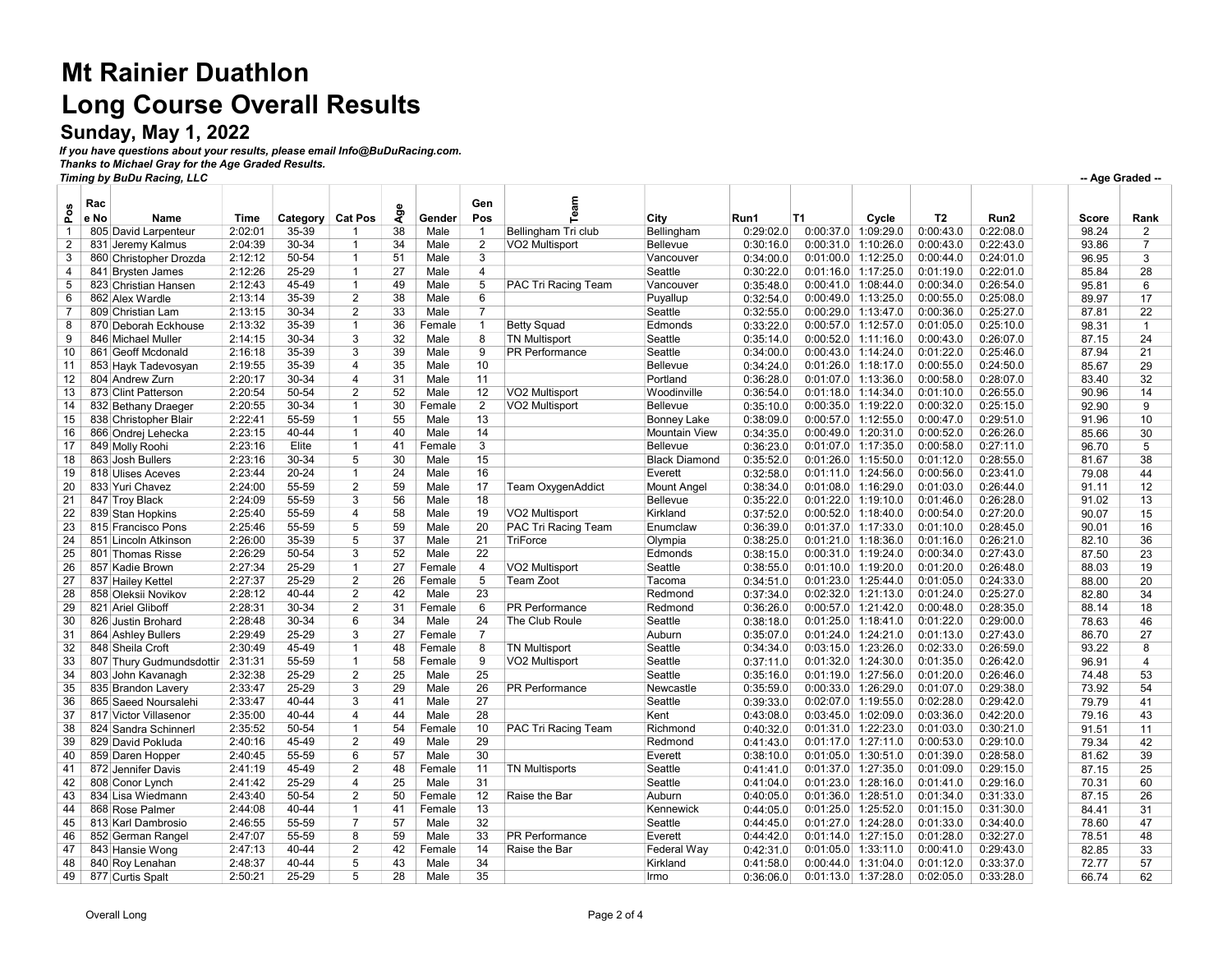#### Thanks to Michael Gray for the Age Graded Results.

|           | -- Age Graded --<br>Timing by BuDu Racing, LLC |            |          |                |    |        |            |                       |                 |           |           |          |                |                  |       |      |
|-----------|------------------------------------------------|------------|----------|----------------|----|--------|------------|-----------------------|-----------------|-----------|-----------|----------|----------------|------------------|-------|------|
| ပ္မ<br>Δ. | Rac<br>e No<br>Name                            | Time       | Category | <b>Cat Pos</b> | œ  | Gender | Gen<br>Pos |                       | City            | Run1      | <b>T1</b> | Cycle    | T <sub>2</sub> | Run <sub>2</sub> | Score | Rank |
| 50        | 819 Kathryn Grambo                             | 2:51:16    | 45-49    | 3              | 45 | Female | 15         | Raise the Bar         | Auburn          | 0:40:49.0 | 0:01:49.0 | :37:41.0 | 0:01:11.0      | 0:29:46.0        | 82.09 | 37   |
| 51        | 845 Katie Leland                               | 2:52:51    | 50-54    | 3              | 54 | Female | 16         | VO2 Multisport        | <b>Bellevue</b> | 0:43:10.0 | 0:01:34.0 | :36:18.0 | 0:01:12.0      | 0:30:35.0        | 82.52 | 35   |
| 52        | 871 Jessica Armstrong                          | 2:54:28    | 35-39    | 2              | 37 | Female | 17         |                       | Boise           | 0:43:05.0 | 0:01:14.0 | :36:10.0 | 0:00:55.0      | 0:33:03.0        | 75.24 | 51   |
| 53        | 802 Jim Heesacker                              | 2:54:29    | Clydes   |                | 51 | Male   | 36         | <b>PR Performance</b> | Issaquah        | 0:45:29.0 | 0:01:19.0 | :32:50.0 | 0:01:31.0      | 0:33:17.0        | 73.46 | 56   |
| 54        | 875 Zanna Peterson                             | 2:58:01    | 35-39    | 3              | 39 | Female | 18         |                       | Seattle         | 0:40:14.0 | 0:02:40.0 | :37:14.0 | 0:03:11.0      | 0:34:40.0        | 73.74 | 55   |
| 55        | 812 Christina Koehn                            | 3:01:14    | 35-39    | $\overline{4}$ | 38 | Female | 19         |                       | Woodinville     | 0:43:44.0 | 0:03:15.0 | :39:56.0 | 0:01:50.0      | 0:32:28.0        | 72.43 | 58   |
| 56        | 855 Joseph Potts                               | 3:01:23    | 55-59    | 9              | 58 | Male   | 37         |                       | Gig Harbor      | 0:42:27.0 | 0:01:22.0 | :35:28.0 | 0:02:05.0      | 0:39:59.0        | 72.34 | 59   |
| 57        | 816 Heather Siegel-Sawma                       | 3:03:33    | 40-44    | 3              | 42 | Female | 20         | Coeur Sports          | Bothell         | 0:46:25.0 | 0:02:47.0 | :32:58.0 | 0:01:28.0      | 0:39:53.0        | 75.48 | 50   |
| 58        | 842 Aaron Nunez                                | 3:03:53    | 40-44    | 6              | 42 | Male   | 38         |                       | Redmond         | 0:44:39.0 | 0:01:15.0 | :42:33.0 | 0:01:03.0      | 0:34:20.0        | 66.73 | 63   |
| 59        | 867 Tina Ross                                  | 3:07:20    | 60-64    |                | 60 | Female | 21         | <b>PR Performance</b> | Everett         | 0:52:28.0 | 0:01:10.0 | :36:14.0 | 0:01:43.0      | 0:35:43.0        | 81.35 | 40   |
| 60        | 876 Dawn Brohard                               | 3:09:35    | 30-34    | 3              | 34 | Female | 22         |                       | Seattle         | 0:44:14.0 | 0:01:52.0 | :48:50.0 | 0:01:41.0      | 0:32:56.0        | 69.05 | 61   |
| 61        | 822 Marga Overby                               | 3:11:23    | 50-54    | $\overline{4}$ | 50 | Female | 23         |                       | Puyallup        | 0:44:29.0 | 0:03:17.0 | :42:34.0 | 0:04:45.0      | 0:36:16.0        | 74.53 | 52   |
| 62        | 850 Sherry Stewart                             | 3:13:26    | 60-64    | $\overline{2}$ | 63 | Female | 24         |                       | Fedeal Wsv      | 0:50:47.0 | 0:01:32.0 | :44:04.0 | 0:01:49.0      | 0:35:12.0        | 78.78 | 45   |
| 63        | 806 Jean Fisher                                | 3:15:22    | 60-64    | 3              | 62 | Female | 25         | Team Zoot             | Olympia         | 0:51:55.0 | 0:01:41.0 | :40:38.0 | 0:01:29.0      | 0:39:37.0        | 78.01 | 49   |
| 64        | 814 Maggie Doyle                               | 3:16:20    | 25-29    | $\overline{4}$ |    | Female | 26         |                       | Auburn          | 0:46:00.0 | 0:01:33.0 | :52:04.0 | 0:01:28.0      | 0:35:13.0        | 66.16 | 64   |
|           | 810 William Jones                              | <b>DNF</b> | 60-64    |                | 64 | Male   |            |                       | Sammamish       | 0:58:19.0 | 0:03:25.0 | :48:25.0 |                |                  |       |      |
|           | 828 Brent Detta                                | <b>DNF</b> | 45-49    |                | 47 | Male   |            | Bellingham Tri club   | Bellingham      | 0:33:07.0 | 0:00:57.0 |          |                |                  |       |      |
|           | 844 Beth Williams                              | <b>DNF</b> | 45-49    |                | 46 | Female |            | Pauole Sport          | Seattle         | 0:44:44.0 | 0:01:17.0 |          |                |                  |       |      |